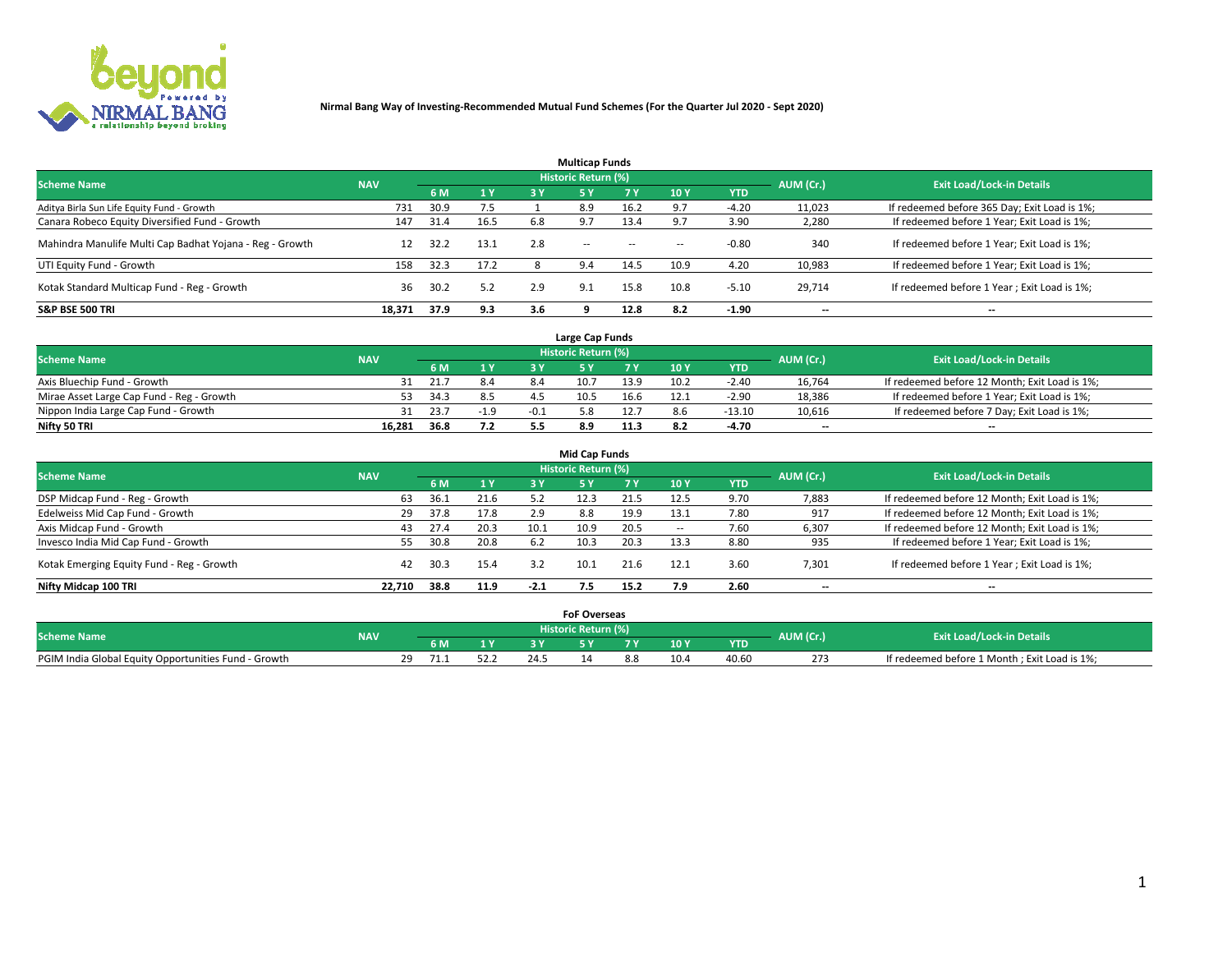

|                                                  |            |      |      |     | Large & Midcap             |      |       |         |                          |                                              |
|--------------------------------------------------|------------|------|------|-----|----------------------------|------|-------|---------|--------------------------|----------------------------------------------|
| <b>Scheme Name</b>                               | <b>NAV</b> |      |      |     | <b>Historic Return (%)</b> |      |       |         | AUM (Cr.)                | <b>Exit Load/Lock-in Details</b>             |
|                                                  |            | 6 M  | 1Y   | 3 Y |                            | 7 V  | 10Y   | YTD     |                          |                                              |
| Mirae Asset Emerging Bluechip Fund - Growth      | 59         | 36.5 | 15.9 | b.b | 14.5                       |      | 18    | 2.80    | 11,316                   | If redeemed before 1 Year; Exit Load is 1%;  |
| Canara Robeco Emerging Equities - Growth         | 102        | 33.8 | 18.5 | 3.8 |                            | 23.8 | 15.4  | 5.40    | 5,878                    | If redeemed before 1 Year; Exit Load is 1%;  |
| Principal Emerging Bluechip Fund - Growth        | 111        | 32.1 | 15.4 | 1.9 | 10.6                       | 20.5 | 12.4  | 2.50    | 2,091                    | If redeemed before 365 Day; Exit Load is 1%; |
| Invesco India Growth Opportunities Fund - Growth | 36         | 31.2 | 9.1  |     | 9.2                        | 14.6 | 10.1  | $-2.30$ | 2,831                    | If redeemed before 1 Year; Exit Load is 1%;  |
| Sundaram Large and Mid Cap Fund - Reg - Growth   | 35.        | 25.4 | 6.3  | 3.9 | റാ                         | 15.3 | 8.7   | $-6.10$ | 1,249                    | If redeemed before 365 Day; Exit Load is 1%; |
| NIFTY Large Midcap 250 TRI                       | 7.479      | 38.0 | 12.1 | 3.2 | 9.9                        | 15.3 | . Q A | 0.80    | $\overline{\phantom{a}}$ | $- -$                                        |

|                                                     |            |      |      |     | <b>Focused Funds</b> |      |        |            |                          |                                               |
|-----------------------------------------------------|------------|------|------|-----|----------------------|------|--------|------------|--------------------------|-----------------------------------------------|
| <b>Scheme Name</b>                                  | <b>NAV</b> |      |      |     | Historic Return (%)  |      |        |            | AUM (Cr.)                | <b>Exit Load/Lock-in Details</b>              |
|                                                     |            | 6 M  | 1 Y  |     |                      |      | 10 Y   | <b>YTD</b> |                          |                                               |
| Axis Focused 25 Fund - Growth                       | 30         | 22.3 | 9.7  |     |                      | 14.7 | $\sim$ | $-3.5c$    | 11,372                   | If redeemed before 12 Month; Exit Load is 1%; |
| ICICI Prudential Focused Equity Fund - Ret - Growth |            | 41.7 | 11.7 |     |                      | 1.2  |        | 8.20       | 800                      | If redeemed before 1 Year; Exit Load is 1%;   |
| SBI Focused Equity Fund - Growth                    | 147        | 17.6 | 8.3  | 6.4 | 10.3                 | 16.9 |        | $-4.10$    | 10,248                   | If redeemed before 1 Year; Exit Load is 1%;   |
| <b>S&amp;P BSE 500 TRI</b>                          | 18.371     | 37.9 | 9.3  | 3.6 |                      | 12.8 |        | $-1.90$    | $\overline{\phantom{a}}$ | $- -$                                         |

| <b>Small Cap Funds</b>       |            |      |      |                     |      |           |                                  |            |       |                                             |  |  |
|------------------------------|------------|------|------|---------------------|------|-----------|----------------------------------|------------|-------|---------------------------------------------|--|--|
| <b>Scheme Name</b>           | <b>NAV</b> |      |      | Historic Return (%) |      | AUM (Cr.) | <b>Exit Load/Lock-in Details</b> |            |       |                                             |  |  |
|                              |            | 6 M  | 1 Y  |                     |      |           | 10 <sub>Y</sub>                  | <b>YTD</b> |       |                                             |  |  |
| HDFC Small Cap Fund - Growth |            | 38.3 |      | 0.4                 |      | 14.6      |                                  | 2.10       | 8,645 | If redeemed before 1 Year; Exit Load is 1%; |  |  |
| SBI Small Cap Fund - Growth  | 60         | 38.7 | 22.1 | 6.6                 | 14.5 |           |                                  | 12.70      | 5,039 | If redeemed before 1 Year; Exit Load is 1%; |  |  |
| Nifty Smallcap 100 TRI       | 7.424      | 49.º | 9.9  | -8.4                | 4.2  | 12.       | 4.5                              | 3.60       | $-$   | $- -$                                       |  |  |

| ELSS Schemes (Tax Saving u/s 80-C)           |            |       |      |                            |            |        |                          |            |                          |                                  |  |  |  |
|----------------------------------------------|------------|-------|------|----------------------------|------------|--------|--------------------------|------------|--------------------------|----------------------------------|--|--|--|
| <b>Scheme Name</b>                           | <b>NAV</b> |       |      | <b>Historic Return (%)</b> |            |        |                          |            | AUM (Cr.)                | <b>Exit Load/Lock-in Details</b> |  |  |  |
|                                              |            | - 6 M | 1Y   | 3 Y                        | <b>5Y</b>  | 7 Y    | 10 Y                     | <b>YTD</b> |                          |                                  |  |  |  |
| Aditya Birla Sun Life Tax Relief 96 - Growth | 32         | 28.9  | 11.2 |                            |            | 16.4   | 10                       | 0.40       | 11,001                   | Nil                              |  |  |  |
| Axis Long Term Equity Fund - Growth          | 47         | 20.2  | 7.7  | 5.6                        | 8.9        | 17.8   |                          | $-4.50$    | 21,905                   | Nil                              |  |  |  |
| Canara Robeco Equity Tax Saver Fund - Growth | 74         | 35.7  | 20   | 8.7                        | 10.4       | 14.6   | 10.2                     | 7.50       | 1,122                    | Nil                              |  |  |  |
| Invesco India Tax Plan - Growth              | 54         | 32.9  | 13.6 |                            |            | 16.5   | 11.2                     | 1.10       | 1,113                    | Nil                              |  |  |  |
| Mirae Asset Tax Saver Fund - Reg - Growth    | 19         | 39.0  | 14.1 | 6.8                        | $\sim$ $-$ | $\sim$ | $\overline{\phantom{a}}$ | 1.50       | 4,181                    | Nil                              |  |  |  |
| S&P BSE 200 TRI                              | 5,921      | 37.3  | 8.9  |                            | 9.2        | 12.7   | 8.4                      | $-2.60$    | $\overline{\phantom{a}}$ | $- -$                            |  |  |  |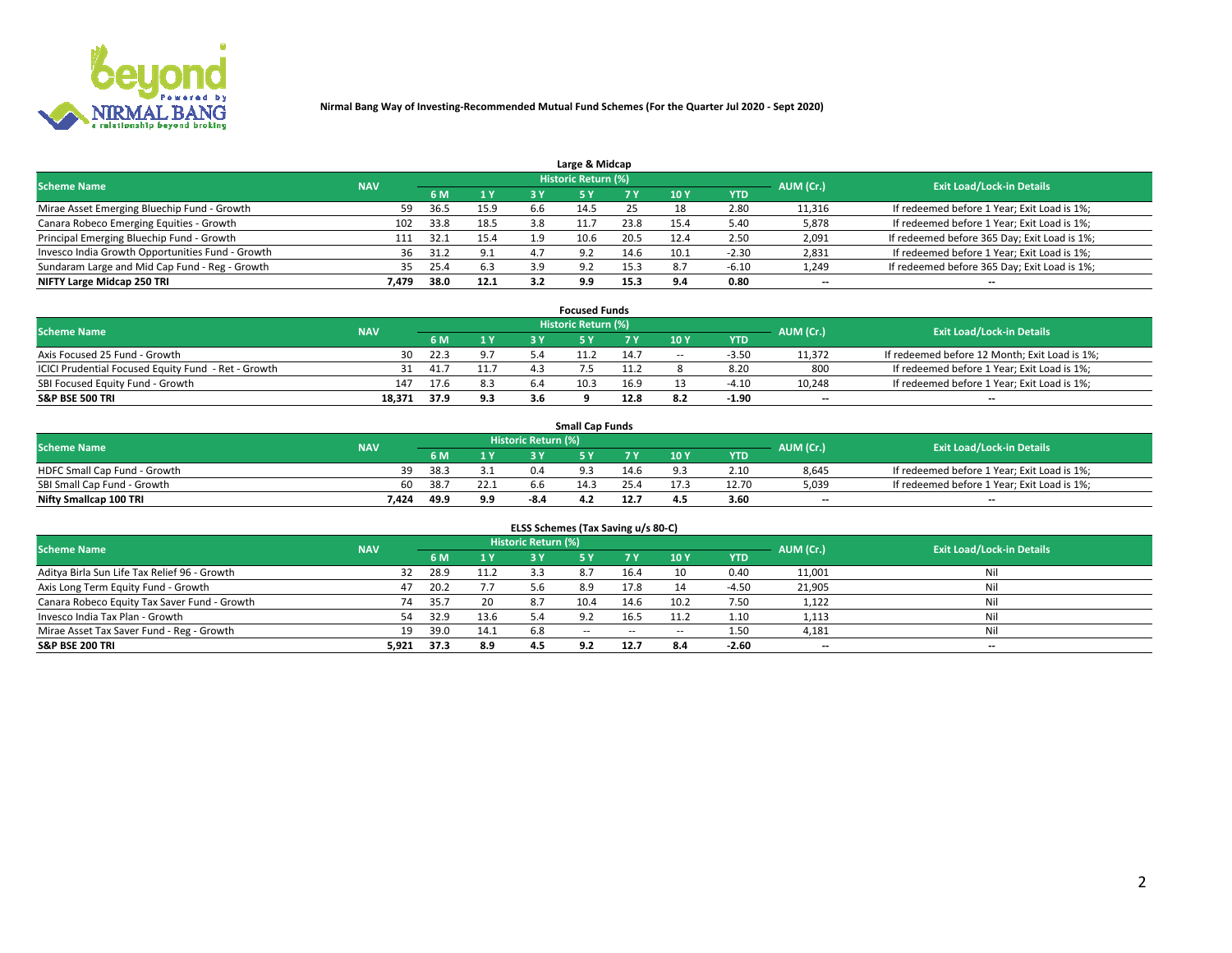

|                                                        |            |            |      |                            | <b>Solution Oriented</b> |      |                          |            |                          |                                                                     |
|--------------------------------------------------------|------------|------------|------|----------------------------|--------------------------|------|--------------------------|------------|--------------------------|---------------------------------------------------------------------|
| <b>Scheme Name</b>                                     | <b>NAV</b> |            |      | <b>Historic Return (%)</b> |                          |      |                          |            | AUM (Cr.)                | <b>Exit Load/Lock-in Details</b>                                    |
|                                                        |            | <b>6 M</b> | 1 Y  | 3 Y                        |                          |      | 10Y                      | <b>YTD</b> |                          |                                                                     |
|                                                        |            |            |      |                            |                          |      |                          |            |                          | If redeemed before 1 Year; Exit Load is 3%; If redeemed bet. 1 Year |
| <b>HDFC Childrens Gift Fund</b>                        | 128        | 27.9       | 9.7  | 5.1                        | 9.1                      | 14.3 |                          | 2.60       | 3.363                    | to 2 Year; Exit Load is 2%; If redeemed bet. 2 Year to 3 Year; Exit |
|                                                        |            |            |      |                            |                          |      |                          |            |                          | Load is 1%;                                                         |
| Tata Retirement Savings Fund - Moderate Plan - Reg     | 33         | 30.9       | 14.7 | 3.9                        | 10.1                     | 16   |                          | 3.10       | 1,155                    | If redeemed before 61 Month; Exit Load is 1%;                       |
| Tata Retirement Savings Fund - Progressive Plan - Reg  | 32         | 35.0       | 14.4 | 3.7                        | 11.2                     | 15.8 | $\overline{\phantom{a}}$ | 1.50       | 793                      | If redeemed before 61 Month; Exit Load is 1%;                       |
| Tata Retirement Savings Fund - Reg - Conservative Plan | 22         | 13.1       | 10.8 | 5.2                        | 8.1                      | 9.9  | --                       | 6.10       | 144                      | If redeemed before 61 Month; Exit Load is 1%;                       |
| S&P BSE 200 TRI                                        | 5,921      | 37.3       | 8.9  | 4.5                        | 9.2                      | 12.7 | 8.4                      | $-2.60$    | $\overline{\phantom{a}}$ | $- -$                                                               |

|                                                    |            |      |              |                            | <b>Index Fund</b> |      |      |            |                          |                                               |
|----------------------------------------------------|------------|------|--------------|----------------------------|-------------------|------|------|------------|--------------------------|-----------------------------------------------|
| <b>Scheme Name</b>                                 | <b>NAV</b> |      |              | <b>Historic Return (%)</b> |                   |      |      |            | AUM (Cr.)                | <b>Exit Load/Lock-in Details</b>              |
|                                                    |            |      | $\sqrt{1}$ Y | 2 V                        |                   | 7 V  | 10 Y | <b>YTD</b> |                          |                                               |
| HDFC Index Fund-NIFTY 50 Plan                      | 105        | 36.0 |              |                            |                   | 10.8 |      | $-5.40$    | 1,858                    | If redeemed before 3 Day; Exit Load is 0.25%; |
| ICICI Prudential Nifty Next 50 Index Fund - Growth | 24         | 31.0 | 4.9          | $-1.6$                     |                   | 13.8 |      | $-3.00$    | 783                      | Nil                                           |
| UTI Nifty Index Fund - Growth                      | 76         | 36.5 | 6.6          |                            |                   | 10.9 |      | $-5.10$    | 2,718                    | Nil                                           |
| Nifty 50 TRI                                       | 16,281     | 36.8 | 7.2          |                            | 8.9               | 11.3 |      | -4.70      | $\overline{\phantom{a}}$ | $- -$                                         |

|                                       |            |      |      |                            | <b>Contra/Value Fund</b> |      |     |            |                          |                                             |
|---------------------------------------|------------|------|------|----------------------------|--------------------------|------|-----|------------|--------------------------|---------------------------------------------|
| <b>Scheme Name</b>                    | <b>NAV</b> |      |      | <b>Historic Return (%)</b> |                          |      |     |            | AUM (Cr.)                | <b>Exit Load/Lock-in Details</b>            |
|                                       |            |      | 1 V  |                            |                          | 7 V  | 10Y | <b>YTD</b> |                          |                                             |
| Invesco India Contra Fund - Growth    |            | 36.6 | 13.7 |                            |                          | 19.1 |     | 3.00       | 5,019                    | If redeemed before 1 Year; Exit Load is 1%; |
| UTI Value Opportunities Fund - Growth | 64         | 33.3 |      |                            |                          | 10.7 |     | -1.10      | 4,406                    | If redeemed before 1 Year; Exit Load is 1%; |
| <b>S&amp;P BSE 500 TRI</b>            | 18.371     | 37.9 | 9.3  |                            |                          | 12.8 |     | -1.90      | $\overline{\phantom{a}}$ | $- -$                                       |

| Sector/Thematic                                                           |            |      |         |                     |            |            |                          |            |           |                                               |  |  |  |
|---------------------------------------------------------------------------|------------|------|---------|---------------------|------------|------------|--------------------------|------------|-----------|-----------------------------------------------|--|--|--|
| <b>Scheme Name</b>                                                        | <b>NAV</b> |      |         | Historic Return (%) |            |            |                          |            | AUM (Cr.) | <b>Exit Load/Lock-in Details</b>              |  |  |  |
|                                                                           |            | 6 M  | 1Y      | 3 Y                 | <b>5Y</b>  | <b>7 Y</b> | 10Y                      | <b>YTD</b> |           |                                               |  |  |  |
| Canara Robeco Consumer Trends Fund - Reg - Growth                         | 43         | 28.1 | 14.1    | 6.4                 | 11.4       | 16.6       | 11.5                     | 1.40       | 398       | If redeemed before 1 Year; Exit Load is 1%;   |  |  |  |
| Mirae Asset Great Consumer Fund - Growth                                  | 36         | 28.3 | 9.4     |                     | 11.2       | 14.8       | $\overline{\phantom{a}}$ | $-2.60$    | 1,013     | If redeemed before 1 Year; Exit Load is 1%;   |  |  |  |
| <b>ICICI Prudential Technology Fund - Growth</b>                          | 81         | 89.5 | 34.5    | 25.8                | 14.1       | 18.8       | 16.7                     | 39.80      | 545       | If redeemed before 15 Day; Exit Load is 1%;   |  |  |  |
| Nippon India Pharma Fund - Growth                                         | 234        | 71.9 | 64.8    | 22                  |            | 18.4       | 15.9                     | 53.60      | 3,653     | If redeemed before 1 Month; Exit Load is 1%;  |  |  |  |
| BNP Paribas India Consumption Fund - Reg - Growth                         | 13         | 23.7 | 16.1    | $\sim$ $\sim$       | $\sim$ $-$ | $\sim$     | $\overline{\phantom{a}}$ | 1.70       | 558       | If redeemed before 12 Month; Exit Load is 1%; |  |  |  |
| ICICI Prudential Banking and Financial Services Fund - Retail -<br>Growth | 51         | l1.3 | $-15.4$ | -b                  |            | 15         | 9.8                      | $-27.00$   | 2,836     | If redeemed before 15 Day; Exit Load is 1%;   |  |  |  |
| <b>S&amp;P BSE 500 TRI</b>                                                | 18.371     | 37.9 | 9.3     | 3.6                 |            | 12.8       | 8.2                      | $-1.90$    | $- -$     | --                                            |  |  |  |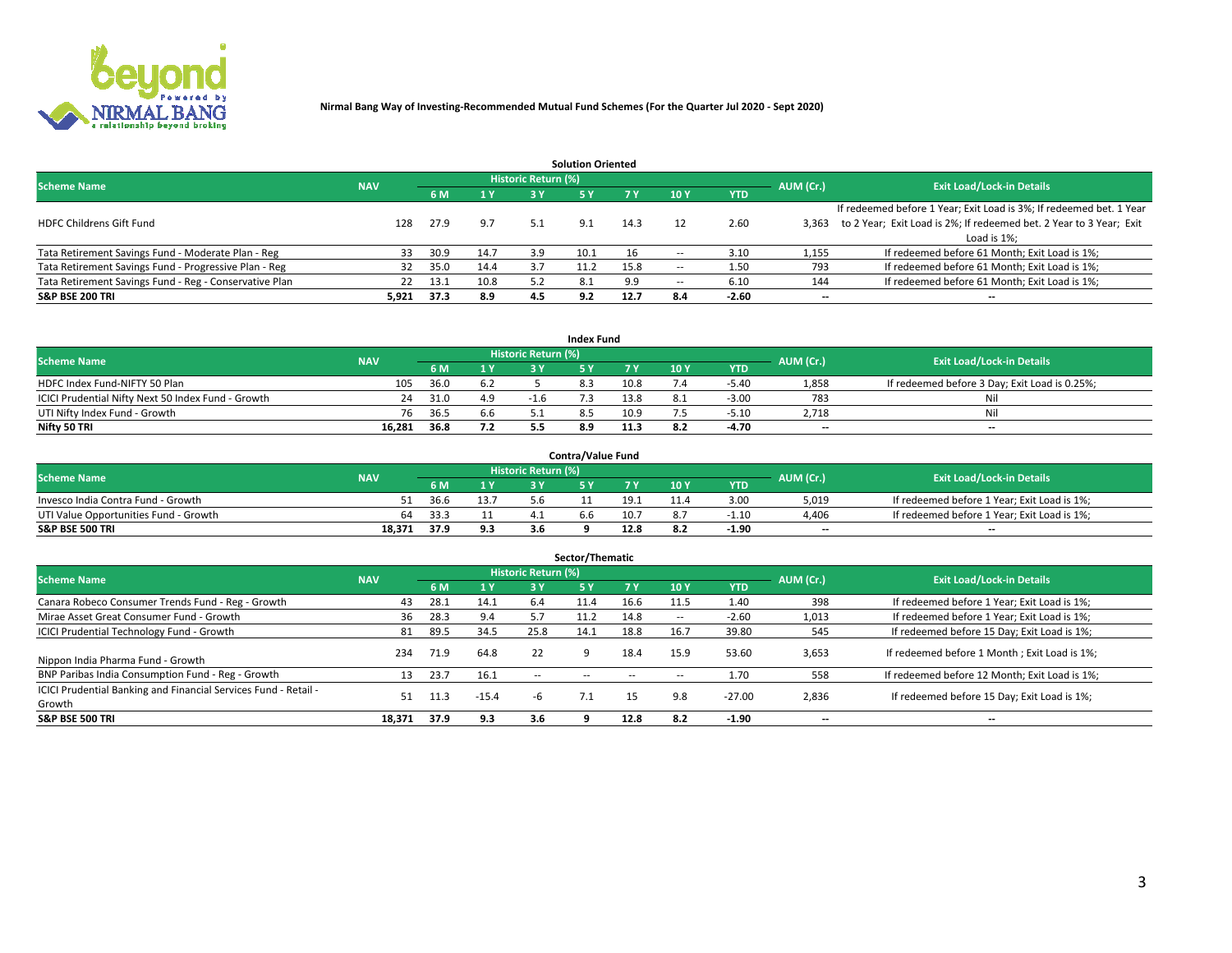

| <b>Dynamic Asset Allocation Funds</b>                   |            |      |      |                            |      |        |                          |            |           |                                                 |  |  |  |  |
|---------------------------------------------------------|------------|------|------|----------------------------|------|--------|--------------------------|------------|-----------|-------------------------------------------------|--|--|--|--|
| <b>Scheme Name</b>                                      | <b>NAV</b> |      |      | <b>Historic Return (%)</b> |      |        |                          |            | AUM (Cr.) | <b>Exit Load/Lock-in Details</b>                |  |  |  |  |
|                                                         |            | 6 M  | 1 Y  |                            | 45 Y |        | $-10Y$                   | <b>YTD</b> |           |                                                 |  |  |  |  |
| ICICI Prudential Balanced Advantage Fund - Reg - Growth | 38         | 26.1 | 9.2  | 5.9                        | 8.2  |        | 10.7                     | 0.70       | 26,638    | If redeemed before 1 Year; Exit Load is 1%;     |  |  |  |  |
| Invesco India Dynamic Equity Fund - Growth              | 30         | 20.2 | 5.4  |                            | 6.4  | 10.9   | 8.3                      | $-1.60$    | 744       | If redeemed before 3 Month; Exit Load is 0.25%; |  |  |  |  |
| Nippon India Balanced Advantage Fund - Growth           | 95         | 17.6 | 6.3  | 3.4                        |      |        | 8.4                      | 0.50       | 2,905     | If redeemed before 12 Month; Exit Load is 1%;   |  |  |  |  |
| SBI Dynamic Asset Allocation Fund - Reg - Growth        | 14         | 18.3 | 3.8  | 3.6                        | 6.9  | $\sim$ | $\overline{\phantom{a}}$ | $-2.40$    | 594       | If redeemed before 12 Month; Exit Load is 1%;   |  |  |  |  |
| NIFTY 50 Hybrid Composite Debt 65:35 Index              | 10,735     | 26.7 | 10.3 | 7.3                        | 9.4  | 11.1   | 8.8                      | 1.60       | $- -$     | $- -$                                           |  |  |  |  |

| <b>Hybrid Aggressive</b>                        |            |      |      |                     |     |        |                          |            |                          |                                               |  |  |  |  |
|-------------------------------------------------|------------|------|------|---------------------|-----|--------|--------------------------|------------|--------------------------|-----------------------------------------------|--|--|--|--|
| <b>Scheme Name</b>                              | <b>NAV</b> |      |      | Historic Return (%) |     |        |                          |            | AUM (Cr.)                | <b>Exit Load/Lock-in Details</b>              |  |  |  |  |
|                                                 |            | 6 M  | 1 Y  | a v                 |     |        | 10Y                      | <b>YTD</b> |                          |                                               |  |  |  |  |
| Canara Robeco Equity Hybrid Fund - Growth       | 176        | 23.6 | 14.6 | 6h                  | 9.8 | 14.6   | 10.7                     | 4.50       | 3,351                    | If redeemed before 1 Year; Exit Load is 1%;   |  |  |  |  |
| SBI Equity Hybrid Fund - Growth                 | 142        | 18.1 | 6.4  |                     |     | 14.2   | 10.3                     | $-2.50$    | 31,993                   | If redeemed before 12 Month; Exit Load is 1%; |  |  |  |  |
| Mirae Asset Hybrid - Equity Fund - Reg - Growth | 16         | 25.9 | 8.9  |                     | 9.9 | $\sim$ | $\overline{\phantom{a}}$ | -0.80      | 3,749                    | If redeemed before 1 Year; Exit Load is 1%;   |  |  |  |  |
| ICICI Prudential Equity & Debt Fund - Growth    | 130        | 22.0 | 1.3  |                     |     | 12.9   | 10.9                     | $-7.00$    | 17,535                   | If redeemed before 1 Year; Exit Load is 1%;   |  |  |  |  |
| NIFTY 50 Hybrid Composite Debt 65:35 Index      | 10.735     | 26.7 | 10.3 |                     |     |        |                          | 1.60       | $\overline{\phantom{a}}$ | $- -$                                         |  |  |  |  |

| <b>Arbitrage Fund</b>                      |            |                                  |               |           |  |        |        |            |        |                                                 |  |  |  |  |
|--------------------------------------------|------------|----------------------------------|---------------|-----------|--|--------|--------|------------|--------|-------------------------------------------------|--|--|--|--|
| <b>Scheme Name</b>                         | AUM (Cr.)  | <b>Exit Load/Lock-in Details</b> |               |           |  |        |        |            |        |                                                 |  |  |  |  |
|                                            | <b>NAV</b> | LΜ                               | 3 M           | <b>6M</b> |  |        |        | <b>YTD</b> |        |                                                 |  |  |  |  |
| IDFC Arbitrage Fund - Reg - Growth         |            | 25<br>3.8                        | 2.2           | 2.9       |  |        |        | 3.90       | 7,341  | If redeemed before 1 Month; Exit Load is 0.25%; |  |  |  |  |
| Kotak Equity Arbitrage Fund - Reg - Growth |            | 29<br>46                         |               |           |  |        |        | 4.60       | 15,000 | If redeemed before 30 Day; Exit Load is 0.25%;  |  |  |  |  |
| Tata Arbitrage Fund - Reg - Growth         |            | 4.3                              | 2.9           |           |  | $\sim$ | $\sim$ | 5.30       | 2,050  | If redeemed before 30 Day; Exit Load is 0.25%;  |  |  |  |  |
| Nippon India Arbitrage Fund - Growth       |            |                                  | $\sim$ $\sim$ |           |  |        | ິດ     | 4.60       | 7,384  | If redeemed before 1 Month; Exit Load is 0.25%; |  |  |  |  |

| Overnight Fund                                      |            |     |     |                     |     |     |            |                 |           |                                  |  |  |  |  |
|-----------------------------------------------------|------------|-----|-----|---------------------|-----|-----|------------|-----------------|-----------|----------------------------------|--|--|--|--|
| <b>Scheme Name</b>                                  | <b>NAV</b> |     |     | Historic Return (%) |     |     | <b>YTM</b> | Avg             | AUM (Cr.) | <b>Exit Load/Lock-in Details</b> |  |  |  |  |
|                                                     |            | 1 W | 2 W | 1 M.                | 3 M | 1Y  |            | <b>Maturity</b> |           |                                  |  |  |  |  |
| Aditya Birla Sun Life Overnight Fund - Reg - Growth | 1,093      |     | 2.9 | 2.9                 | 2.9 | 3.8 | 3.05       | 0.00            | 7,592     | Nil                              |  |  |  |  |
| HDFC Overnight Fund - Growth                        | 2,994      |     |     | 2.9                 | 2.9 |     | 3.02       | 0.00            | 11,845    | Nil                              |  |  |  |  |
| ICICI Prudential Overnight Fund - Reg - Growth      | 109        |     |     | 2.9                 | 2.9 | 3.8 | 3.05       |                 | 8,246     | Nil                              |  |  |  |  |
| Nippon India Overnight Fund - Reg - Growth          | 109        | 3.0 |     | 2.9                 | 2.9 | 3.9 | 3.03       | 0.00            | 3,980     | Nil                              |  |  |  |  |
| Kotak Overnight Fund - Reg - Growth                 | 1,079      |     |     | 2.9                 | 2.9 | 3.8 | 3.03       |                 | 5,169     | Nil                              |  |  |  |  |
| <b>CRISIL Liquid Fund Index</b>                     | $- -$      | 3.9 | 3.7 | 3.8                 |     |     | --         | --              | $- -$     | --                               |  |  |  |  |

### **Overnight Fund**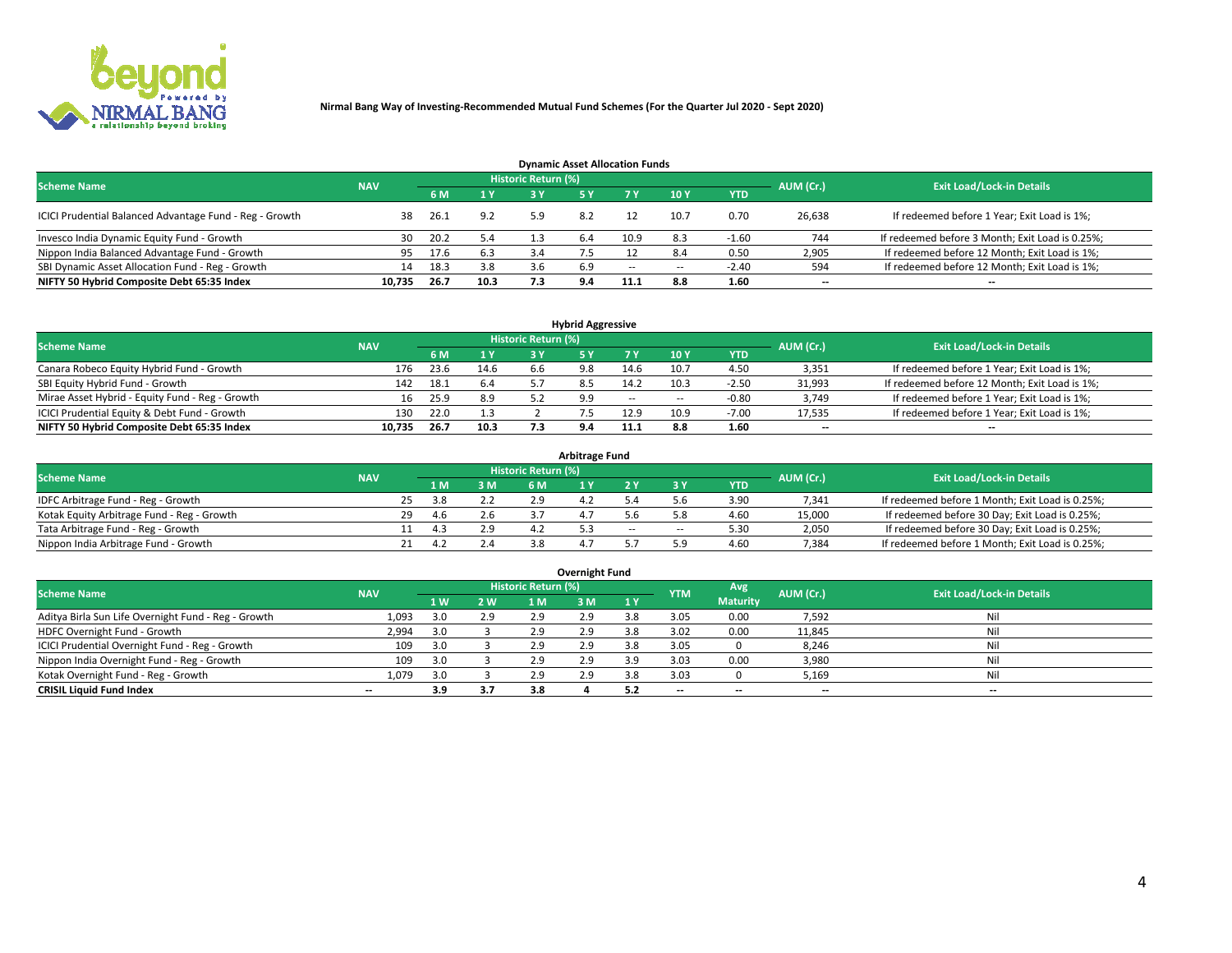

| <b>Liquid Funds</b>                              |            |     |     |                     |    |           |            |                 |           |                                  |  |  |  |  |
|--------------------------------------------------|------------|-----|-----|---------------------|----|-----------|------------|-----------------|-----------|----------------------------------|--|--|--|--|
| <b>Scheme Name</b>                               | <b>NAV</b> |     |     | Historic Return (%) |    |           | <b>YTM</b> | Avg             | AUM (Cr.) | <b>Exit Load/Lock-in Details</b> |  |  |  |  |
|                                                  |            | 1 W | 2 W | 1 M                 | ۱M | <b>1Y</b> |            | <b>Maturity</b> |           |                                  |  |  |  |  |
| Aditya Birla Sun Life Liquid Fund - Reg - Growth | 324        | 3.2 | 2.9 |                     |    |           |            | 0.12            | 39,810    | *Ref Footnote                    |  |  |  |  |
| ICICI Prudential Liquid Fund - Reg - Growth      | 298        |     | 2.8 |                     |    | 4.9       | 3.36       | 0.11            | 54,052    | *Ref Footnote                    |  |  |  |  |
| Kotak Liquid Fund - Reg - Growth                 | 4,074      |     | 2.8 |                     |    |           | 3.32       | 0.10            | 31,752    | *Ref Footnote                    |  |  |  |  |
| Nippon India Liquid Fund - Growth                | 4,916      |     | 2.8 |                     |    |           | 3.31       | 0.12            | 26,900    | *Ref Footnote                    |  |  |  |  |
| Mahindra Manulife Liquid Fund - Reg - Growth     | 1,307      | 3.2 |     |                     |    |           |            | 0.09            | 2,138     | *Ref Footnote                    |  |  |  |  |
| <b>CRISIL Liquid Fund Index</b>                  | $- -$      | 3.9 | 3.7 | 3.8                 |    |           | --         | $- -$           | --        | $\overline{\phantom{a}}$         |  |  |  |  |

| <b>Ultra Short Fund</b>                      |            |     |     |                            |     |        |            |                 |           |                                  |  |  |  |  |
|----------------------------------------------|------------|-----|-----|----------------------------|-----|--------|------------|-----------------|-----------|----------------------------------|--|--|--|--|
| <b>Scheme Name</b>                           | <b>NAV</b> |     |     | <b>Historic Return (%)</b> |     |        | <b>YTM</b> | Avg             | AUM (Cr.) | <b>Exit Load/Lock-in Details</b> |  |  |  |  |
|                                              |            |     | 3 M | 6 M                        |     | 3 Y    |            | <b>Maturity</b> |           |                                  |  |  |  |  |
| HDFC Ultra Short Term Fund - Reg - Growth    |            | 4.0 | 5.6 | 8.4                        | n.ŏ | $\sim$ | 4.38       | 0.51            | 11,891    | Nil                              |  |  |  |  |
| L&T Ultra Short Term Fund - Growth           | 34         | 2.8 |     | 6.9                        |     |        |            | 0.37            | 2.045     | Ni                               |  |  |  |  |
| <b>NIFTY Ultra Short Duration Debt Index</b> | 4.172      |     | 4.4 |                            |     |        | $-$        | $- -$           | $- -$     | $-$                              |  |  |  |  |

| <b>Monev Market Fund</b>                                |                          |     |     |                     |     |           |            |                 |           |                                  |  |  |  |  |
|---------------------------------------------------------|--------------------------|-----|-----|---------------------|-----|-----------|------------|-----------------|-----------|----------------------------------|--|--|--|--|
| <b>Scheme Name</b>                                      | <b>NAV</b>               |     |     | Historic Return (%) |     |           | <b>YTM</b> | Avg.            | AUM (Cr.) | <b>Exit Load/Lock-in Details</b> |  |  |  |  |
|                                                         |                          | 1 M | 3 M | 6 M                 |     | <b>3Y</b> |            | <b>Maturity</b> |           |                                  |  |  |  |  |
| Aditya Birla Sun Life Money Manager Fund - Reg - Growth | 279                      | 4.0 | 5.2 | 8.6                 |     |           | 3.98       | 0.45            | 9,969     | Nil                              |  |  |  |  |
| HDFC Money Market Fund - Growth                         | 4.329                    | 3.8 |     |                     |     |           | 3.88       | 0.43            | 10,759    | Nil                              |  |  |  |  |
| Tata Money Market Fund - Reg - Growth                   | 3,562                    | 4.6 | 5.1 | 8.2                 | 6.9 | 4.9       | 4.08       | 0.46            | 564       | Nil                              |  |  |  |  |
| <b>CRISIL Liquid Fund Index</b>                         | $\overline{\phantom{a}}$ | 3.8 |     |                     |     | $-$       | $-$        | $- -$           | $- -$     | $\overline{\phantom{a}}$         |  |  |  |  |

|                                       |            |    |     |      |                     | <b>Short Term Fund</b> |     |            |                 |           |                                  |
|---------------------------------------|------------|----|-----|------|---------------------|------------------------|-----|------------|-----------------|-----------|----------------------------------|
| <b>Scheme Name</b>                    | <b>NAV</b> |    |     |      | Historic Return (%) |                        |     | <b>YTM</b> | Avg             | AUM (Cr.) | <b>Exit Load/Lock-in Details</b> |
|                                       |            |    | 1 M | 3 M  | 6 M.                | $\mathbf{v}$           | 3 Y |            | <b>Maturity</b> |           |                                  |
| HDFC Short Term Debt Fund - Growth    |            | 74 |     | 10.6 | 14.8                | 10.6                   | 8.b | 6.26       | n - -<br>3.75   | 13,154    | M                                |
| Nippon India Short Term Fund - Growth |            | 40 |     |      |                     |                        |     | 5.63       | 2.67            | 7.619     | N                                |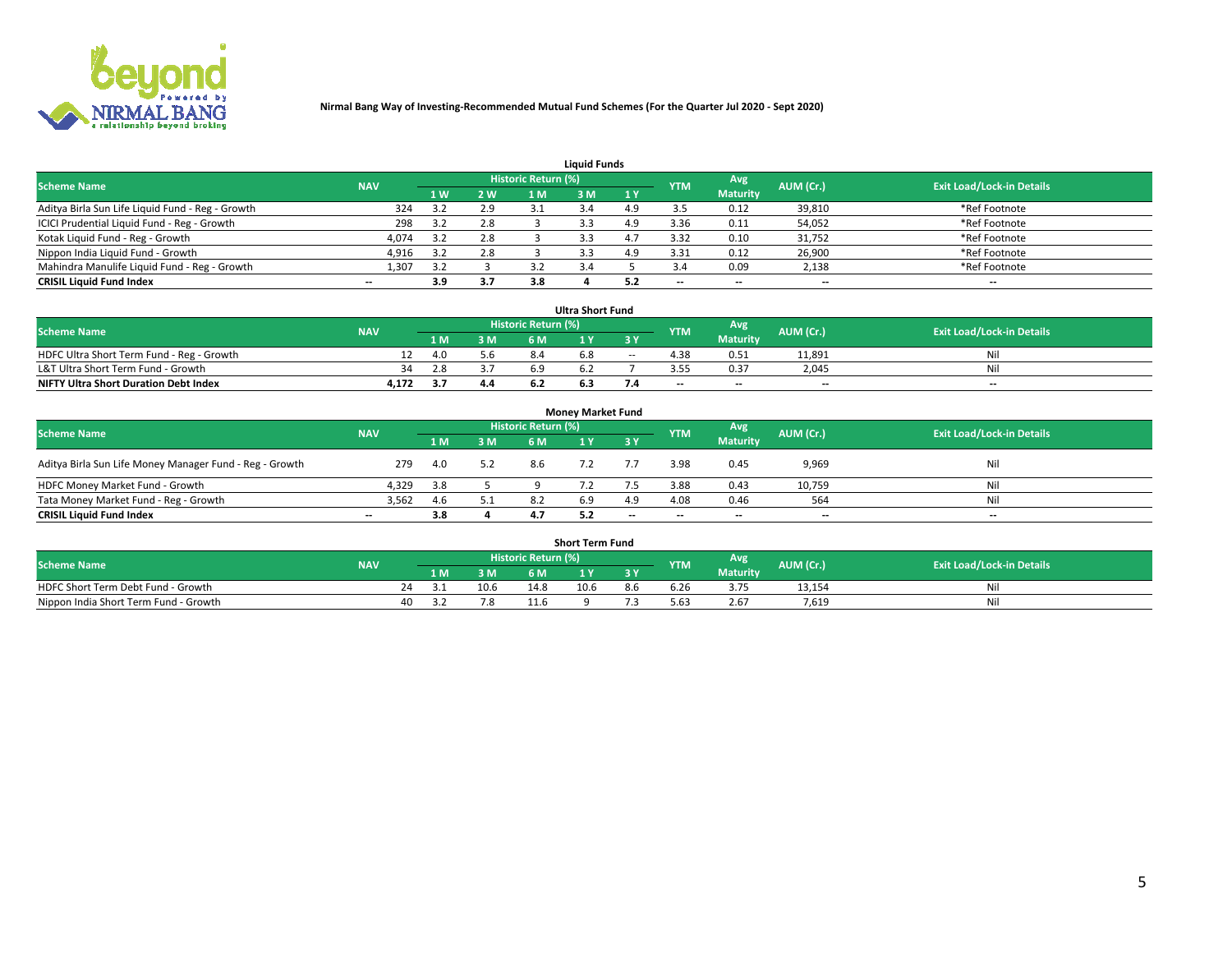

| <b>Low Duration Fund</b>                  |            |      |     |                     |     |     |                  |                 |           |                                  |  |  |  |  |
|-------------------------------------------|------------|------|-----|---------------------|-----|-----|------------------|-----------------|-----------|----------------------------------|--|--|--|--|
| <b>Scheme Name</b>                        | <b>NAV</b> |      |     | Historic Return (%) |     |     | <b>YTM</b>       | Avg             | AUM (Cr.) | <b>Exit Load/Lock-in Details</b> |  |  |  |  |
|                                           |            | L M. | 3 M |                     |     | 3 Y |                  | <b>Maturity</b> |           |                                  |  |  |  |  |
| Axis Treasury Advantage Fund - Growth     | 2.346      |      | b.b |                     |     |     | 4.16             | 0.83            | 7.439     | Nil                              |  |  |  |  |
| Canara Robeco Savings Fund - Reg - Growth |            |      |     |                     | b.ŏ |     | 4.04             | 0.99            | 1,228     | Nil                              |  |  |  |  |
| IDFC Low Duration Fund - Reg - Growth     | 30         | 2.8  |     | പോ                  |     |     | 2 Q <sub>2</sub> | 0.83            | 6,140     | Nil                              |  |  |  |  |

| <b>Banking &amp; PSU Bond Funds</b>                 |            |                                                       |     |     |                                  |      |     |      |                 |       |    |  |  |  |
|-----------------------------------------------------|------------|-------------------------------------------------------|-----|-----|----------------------------------|------|-----|------|-----------------|-------|----|--|--|--|
| <b>Scheme Name</b>                                  | <b>NAV</b> | Historic Return (%)<br>Avg<br>AUM (Cr.)<br><b>YTM</b> |     |     | <b>Exit Load/Lock-in Details</b> |      |     |      |                 |       |    |  |  |  |
|                                                     |            |                                                       | 1 M | 3 M | 6 M                              |      | 3 V |      | <b>Maturity</b> |       |    |  |  |  |
| HDFC Banking and PSU Debt Fund - Reg - Growth       |            |                                                       |     | 9.8 | 14.6                             | 10.1 |     | 6.09 | 3.62            | 8,173 | Ni |  |  |  |
| Kotak Banking and PSU Debt Fund - Reg - Growth      |            | 49.                                                   |     |     |                                  | 10.1 | 8.6 | 5.84 | 4.00            | 9,132 | Ni |  |  |  |
| Nippon India Banking & PSU Debt Fund - Reg - Growth |            | 16                                                    |     |     |                                  | 10.3 |     |      | 3.69            | 5.410 | Ni |  |  |  |

| <b>Corporate Bond Funds</b>                         |            |  |     |                            |      |  |            |                 |           |                                                |  |  |  |  |
|-----------------------------------------------------|------------|--|-----|----------------------------|------|--|------------|-----------------|-----------|------------------------------------------------|--|--|--|--|
| <b>Scheme Name</b>                                  | <b>NAV</b> |  |     | <b>Historic Return (%)</b> |      |  | <b>YTM</b> | Avg             | AUM (Cr.) | <b>Exit Load/Lock-in Details</b>               |  |  |  |  |
|                                                     |            |  | 3 M | 6 M                        |      |  |            | <b>Maturity</b> |           |                                                |  |  |  |  |
| ICICI Prudential Corporate Bond Fund - Reg - Growth |            |  | 8.6 |                            | 10.2 |  | 5.41       | 4.03            | 16.162    | Nil                                            |  |  |  |  |
| L&T Triple Ace Bond Fund - Reg - Growth             | 56         |  |     | 17 <sup>2</sup>            |      |  |            | 7.88            | 4,615     | If redeemed before 3 Month; Exit Load is 0.5%; |  |  |  |  |
| Kotak Corporate Bond Fund - Std - Growth            | 2,826      |  | 8.9 | 12.6                       |      |  |            | 2.25            | 6,586     | Nil                                            |  |  |  |  |

| <b>Credit Risk Fund</b>                    |            |    |     |      |                            |  |           |            |                 |           |                                                                       |  |  |  |
|--------------------------------------------|------------|----|-----|------|----------------------------|--|-----------|------------|-----------------|-----------|-----------------------------------------------------------------------|--|--|--|
| <b>Scheme Name</b>                         | <b>NAV</b> |    |     |      | <b>Historic Return (%)</b> |  |           | <b>YTM</b> | Avg             | AUM (Cr.) | <b>Exit Load/Lock-in Details</b>                                      |  |  |  |
|                                            |            |    | 1 M | 3 M  | 6 M                        |  | <b>3Y</b> |            | <b>Maturity</b> |           |                                                                       |  |  |  |
| ICICI Prudential Credit Risk Fund - Growth |            | 23 |     | 12.5 | 11.3                       |  | 7.9       |            | 2.97            | 6,503     | If redeemed before 1 Year; Exit Load is 1%;                           |  |  |  |
| HDFC Credit Risk Debt Fund - Reg - Growth  |            |    | 6.5 | 14.1 |                            |  |           | 9.79       | 2.85            | 6,181     | If redeemed before 12 Month; Exit Load is 1%; If redeemed bet. 12     |  |  |  |
|                                            |            |    |     |      |                            |  |           |            |                 |           | Month to 18 Month; Exit Load is 0.5%;                                 |  |  |  |
|                                            |            |    |     |      |                            |  |           |            |                 |           | If redeemed before 12 Month; Exit Load is 3%; If redeemed bet. 12     |  |  |  |
| SBI Credit Risk Fund - Growth              |            |    | 7.8 | 10.4 | 10.8                       |  | 6.6       | 8.0866     | 2.72            |           | 3,765 Month to 24 Month; Exit Load is 1.5%; If redeemed bet. 24 Month |  |  |  |
|                                            |            |    |     |      |                            |  |           |            |                 |           | to 36 Month; Exit Load is 0.75%;                                      |  |  |  |

| <b>Floater Fund</b>                      |            |    |     |     |                     |      |   |                                 |                 |           |                                  |
|------------------------------------------|------------|----|-----|-----|---------------------|------|---|---------------------------------|-----------------|-----------|----------------------------------|
| <b>Scheme Name</b>                       | <b>NAV</b> |    |     |     | Historic Return (%) |      |   | <b>YTM</b>                      | Avg             | AUM (Cr.) | <b>Exit Load/Lock-in Details</b> |
|                                          |            |    | 1 M | ЗM  | 6 M                 | - 17 | . |                                 | <b>Maturity</b> |           |                                  |
| Nippon India Floating Rate Fund - Growth |            | ≺⊿ |     | 8.8 | 14.                 | 10.5 |   | $\overline{a}$<br>$0.4^{\circ}$ | 2.82            | 12,158    | NL                               |